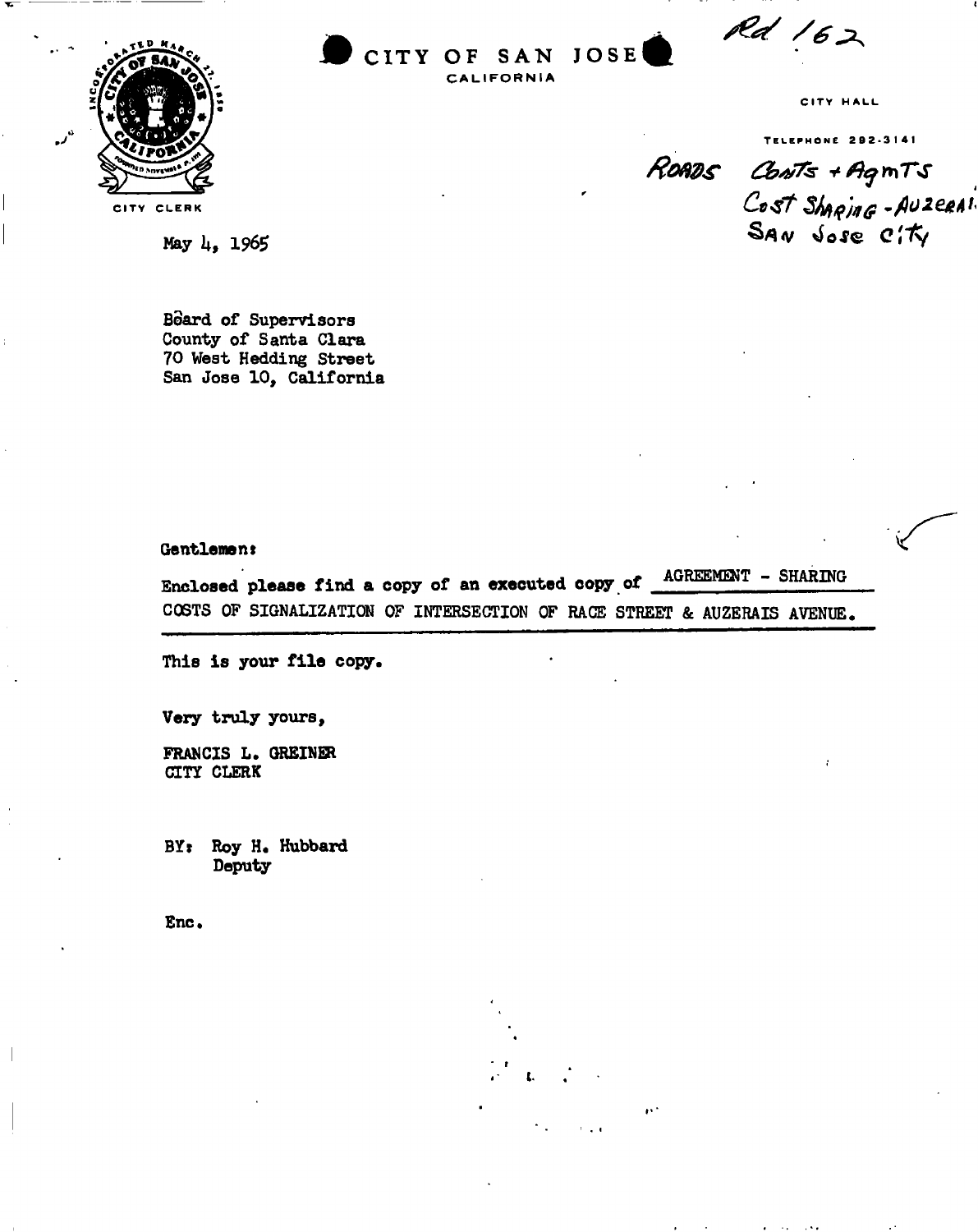AGREEMENT FOR SHARING COSTS OF SIGNALIZATION OF INTERSECTION OF RACE STREET AND AUZERAIS **AVENUE** 

FPP:ELO:he:50

 $.2/10/65$ 

 $\mathbf{P}$ 

THIS AGREEMENT, made and entered into this day of **MAR 8 1965** , 1965, by and between the COUNTY OF BANTA CLARA, a political subidivision of the State of California, hereinafter called "County", and the CITY OF SAN JOSE, a municipal corporation of the State of California, hereinafter called "City",

# **WITTESSEXTH**

WHEREAS, County and City wish to improve the intersection of Race Street and Auserais Avenue by installation of traffic signals therein and interconnection of said traffic signals with traffic aignalization at certain other street intersections; and

WHEREAS, the area of said intersection of Race Street and Auserain Avenue that is proposed to be improved as hereinabove mentioned, is approximately 25% in the unincorporated territory of County, and approximately 75% within the limits of City, and County and City wish to provide for payment of their respective shares of the costs of installing all of said improvements at the intersection of Race Street and Auserais Avenue and interconnecting said traffic signals with existing traffic signals at the intersections of Auzerais Avenue and Lincoln Avenue, Race Street and West San Carlos Street, and Auzerais Avenue and Meridian Road (all of which is hereinafter referred to as "said project").

NOW, THEREFORE, for and in consideration of the promises, covenants and agreements, and subject to the conditions hereinafter set forth, the parties hereto do hereby agree as follows:

1. City shall proceed with dilagence to prepare plans and specifications for said project and upon completion thereof, shall submit a copy of said plans and specifications to County for its ap-MAR 8 · **BEGEINED** 'Bate proval thereof. APPROVED A

REI DE GO PÓ DPW FLO

**NO LANDARE ABSTAINS:** 

(1) Conformed copy to Public Works .1.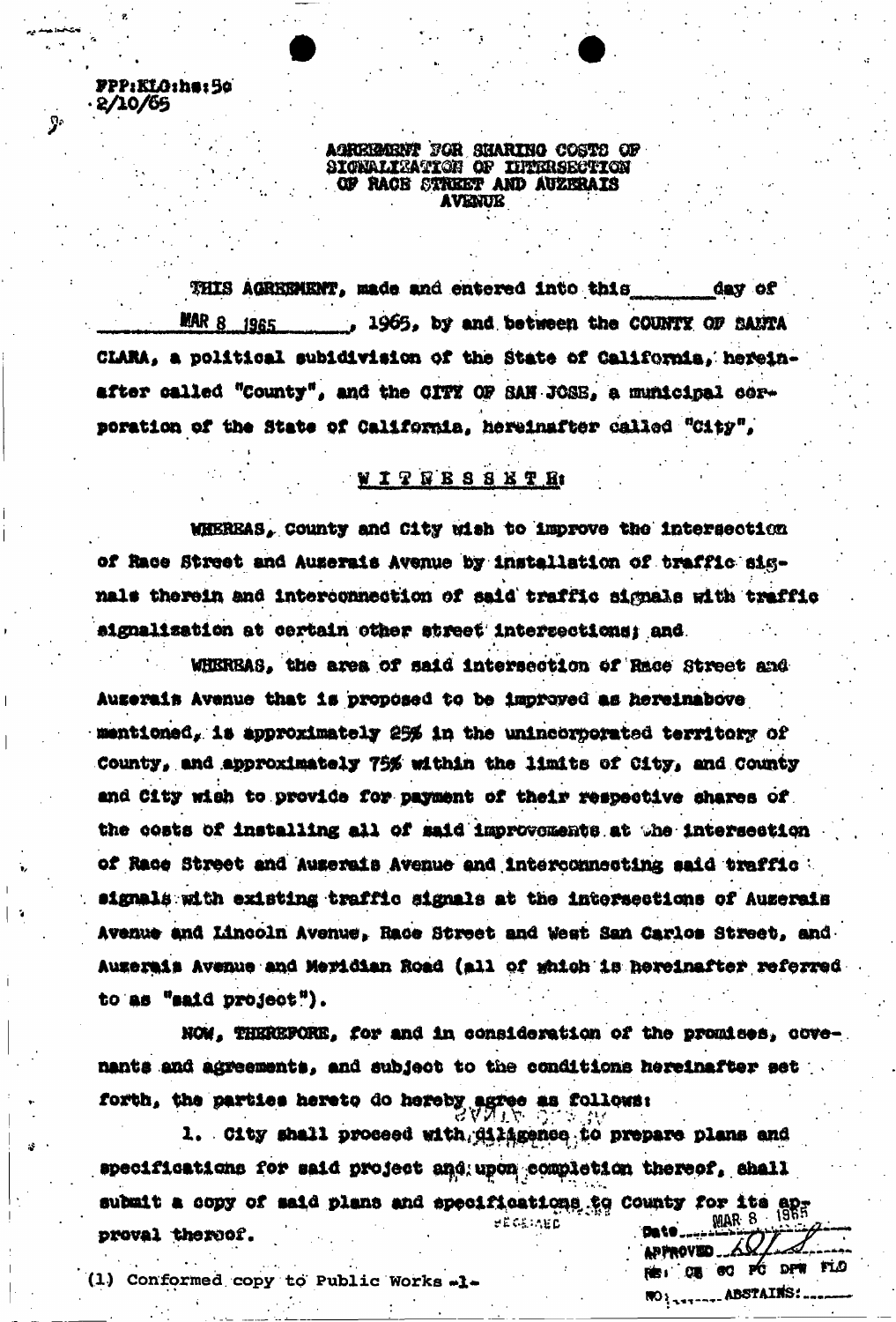Upon approval of said plans and specifications by the 2. Board of Supervisers of County, County shall netify City thereof and thereafter City shall advertise for bids for the construction and installation of said project. In the event that City resolves a bid therefor that is satisfactory to the Council of City, City shall thereafter award a contract for construction and installation of said project, and shall supervise the construction and installation thereof to completion. City further agrees to require any contractor to when it may award a contract to construct and install caid project to take out and maintain in full force and effect during the construction and installation of said project and until noceptance thereof by City, a policy of public liability and property damage insurance which shall insure City, County and their respective officers and employees with respect to liability arising out of or in any way connected with the construction and installation of said project. Limits of liability in such policy shall not be less than \$500,000 each person, \$1,000,000 each occurrence, for bodily injury liability and \$500,000 each occurrence and \$1,000,000 in the aggregate for property damage liebility. Said policy shall provide that the incurrence afferded thereby shall be primary incurance to the full limits of liability stated in the declarations thereof, and if City, County or their respective officers or employees, or any of them, have other insurance against a loss covered by said policy, that other indurance shall be encess insurance only.

⋗

Within thirty (30) days from and after the effective date З. of any ordinance of City authorising execution of this agreement on behalf of City, County shall pay to City the sum of \$3,000, which is the total amount prosently estimated by City tole the cost of construction and installation of said project within the limits of County.

As used in this agreement, the term "cost of con-(a) struction and installation" of said project shall mean the sum total of all costs incurred and expenditures made by City, Anoluding but

-2-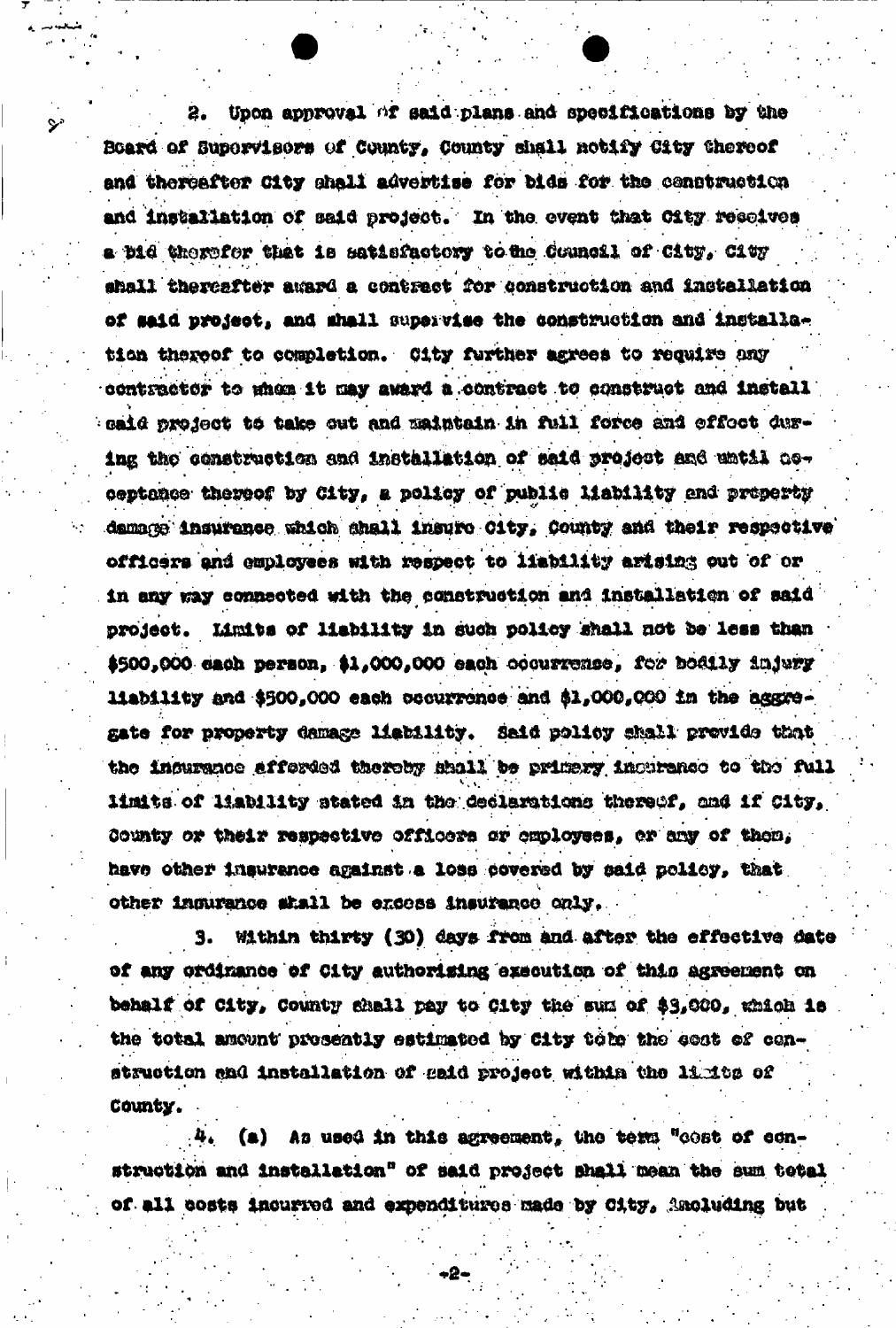not limited to engineering costs and expenses, costs and expenses of preparing plans and specifications, costs and expenses of inspection, publication, advertising and printing, costs of the centract awarded by City for construction and installation of said project, cost of extra work authorized by City, and cost of all materials and supplies not included in the contract price of said construction . Jostradoo

(b) Upon completion of said project, City shall pay the contract cost of said project and shall thereafter prepare and furnish to County a final accounting of said cost of construction and installation of said project in its entirety.

(c) In the event said accounting shows that 25% of the cost of construction and installation of said project, as finally determined, is less than the sum of \$3,000, City shall refund to County the difference between the sum of \$3,000 and 25% of said cost of construction and installation. In the event said accounting shows that C5% of the cost of construction and installation of raid project, as finally determined, is more than the sum of \$3,000, no additional sum shall be paid by County to City.

WITHESS THE RXECUTION hereof the day and year first hereinabove written.

ATTEST: JEAN FULLAN, Clerk<br>Board of Supervisors

**Clty Clerk** 

YID AS TO JORM

COUNTY OF SANTA CLARA,

**CP SUDORVIBORS** 

CITY OF SAN JOSE, a municipal corporation,

**By** Mayoz And pnokle

sant : Cl aur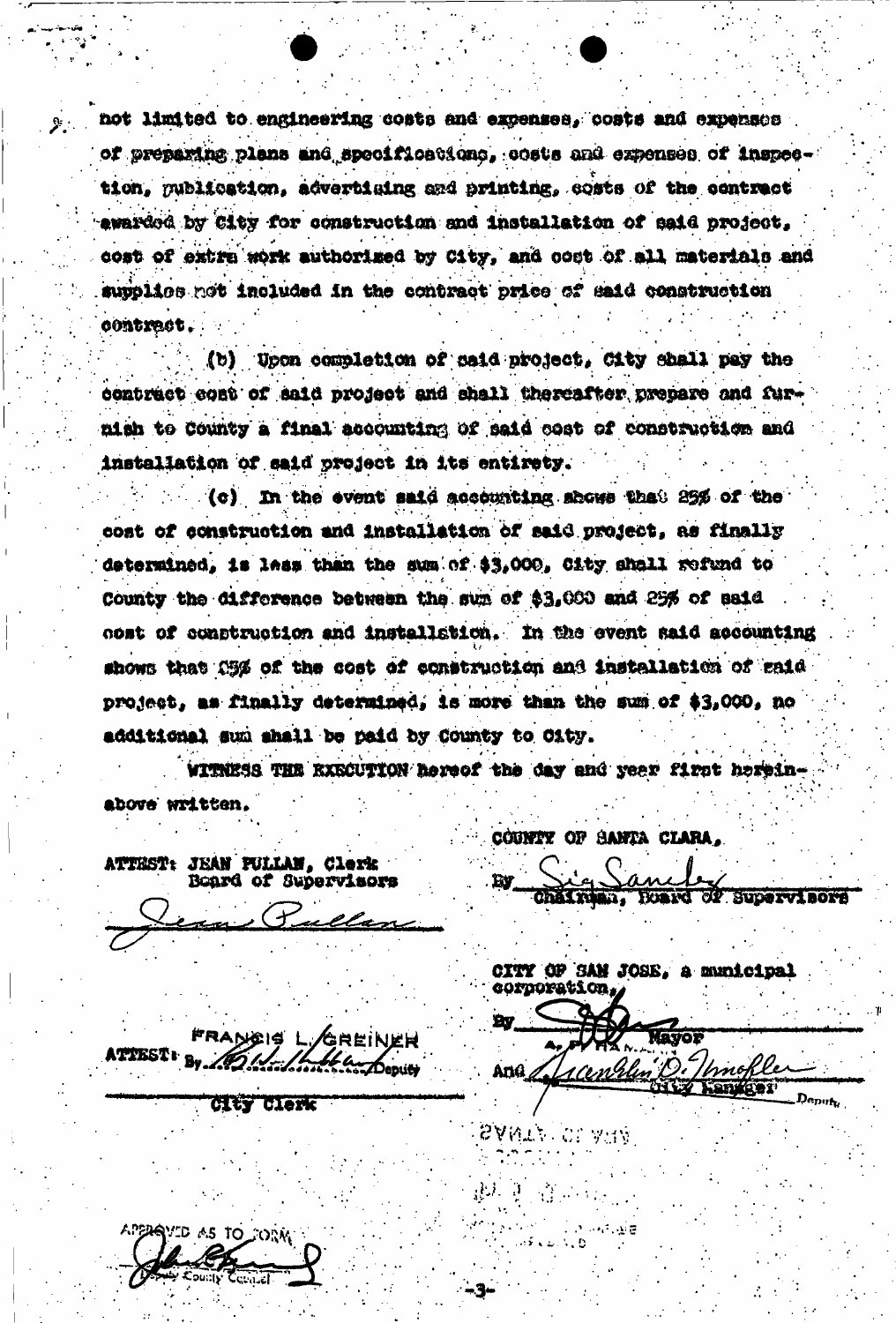**March 9, 1965** 

**Mr\* Francis L. Greiner, clerk City of San Jose First and Mission Streets**  San Jose, California

**Subjecti Agreement for Sharing Costs of Signallzation of**  Intersection of Race Street and Auzerais Avenue

Dear Mr. Greiner:

**Attached you will find an original and throe copies of an agreement between the City of San Jose and the County of Santa Clara relating to the sharing of costs for signallzation of intersection at Race street and Auzerois Avenue /** 

**Hie Board of supervisors at its regularly scheduled meeting on March 8, 1965 authorized its Chairman to execute this agreement on behalf of the County of Santa Clara.** 

**After execution on behalf of the city of San Jose, we would appreciate your returning a fully executed copy to this office.** 

**Very truly yours.** 

**BOARD OF SUPERVISORS** 

**Mrs. Jean Pullan Clerk of the Board** 

**JPtOMRijc** 

**Ends .**